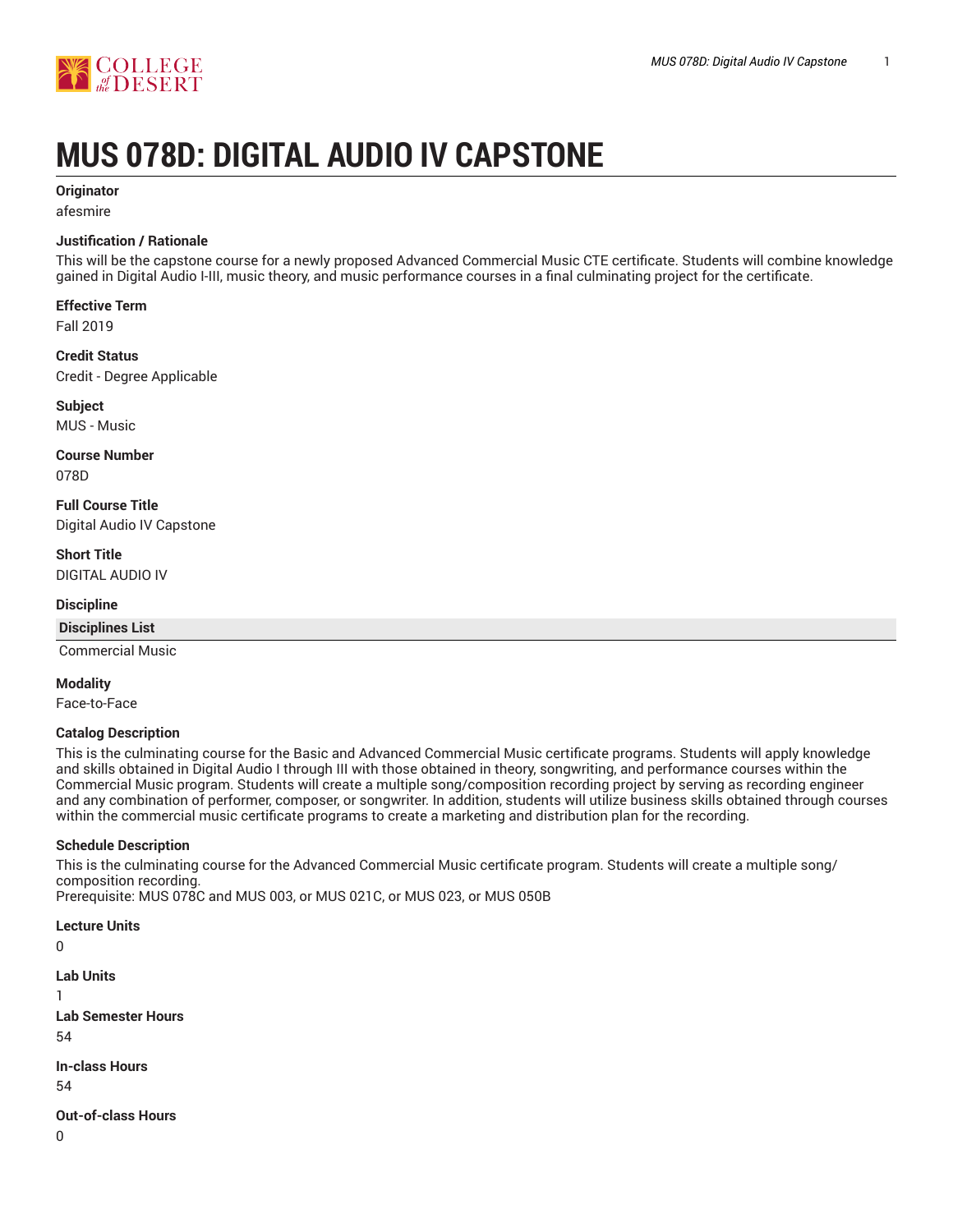

#### **Total Course Units**

1

**Total Semester Hours** 54

**Prerequisite Course(s)** MUS 078C and MUS 003, or MUS 021C, or MUS 023, or MUS 050B

# **Required Text and Other Instructional Materials**

**Resource Type** Web/Other

**Description** Instructor handouts

# **Class Size Maximum**

20

# **Entrance Skills**

Prior to enrolling in MUS 078D Digital Audio IV Capstone, students will demonstrate the ability to assemble, operate, and maintain a typical digital audio workstation and utilize it in the creation of unique digital audio/multimedia presentations.

# **Prerequisite Course Objectives**

MUS 078C-Plan, execute and finalize unique digital audio/multi media presentations MUS 078C-Assemble, operate and maintain a typical Digital Audio workstation.

# **Entrance Skills**

Attain a specialization on a specific musical area.

#### **Prerequisite Course Objectives**

MUS 003-demonstrate the ability to analyze and compose music using form (sonata, rondo, binary, ternary, etc.), harmony (secondary dominant and leading-tone, borrowed/modal interchange, Neapolitan, and augmented sixth chords as well as chromatic modulations), and melody.

MUS 003-demonstrate the ability to compose and analyze music using roman numerals, figured bass symbols, chord symbols, and designations for non-chord tones.

MUS 021C-Read and perform advanced level piano music.

MUS 023-Demonstrate knowledge of a broad range of commercial music styles.

MUS 050B-Demonstrate an understanding of music technology relevant to the guitar.

MUS 050B-Demonstrate the ability to perform open position chords (C, C7, G, G7, F, D, D7, Dm, A, A7, Am, E, E7, Em, and B7) power chords, and E and A form major and minor bar chords using various strumming patterns.

#### **Course Content**

- 1. Application of digital audio recording techniques to the completion of a multiple song/composition recording project.
- 2. Application of MIDI techniques to the completion of a multiple song/composition recording project.
- 3. Application of composition, songwriting, performance, and/or production skills commensurate with each student's focus within the Commercial Music certificate programs to the completion of a multiple song/composition recording project.
- 4. Application of music business skills to the completion of a marketing and distribution plan for a multiple song/composition recording project.

# **Lab Content**

- 1. Application of digital audio recording techniques to the completion of a multiple song/composition recording project.
- 2. Application of MIDI techniques to the completion of a multiple song/composition recording project.
- 3. Application of composition, songwriting, performance, and/or production skills commensurate with each student's focus within the Commercial Music certificate programs to the completion of a multiple song/composition recording project.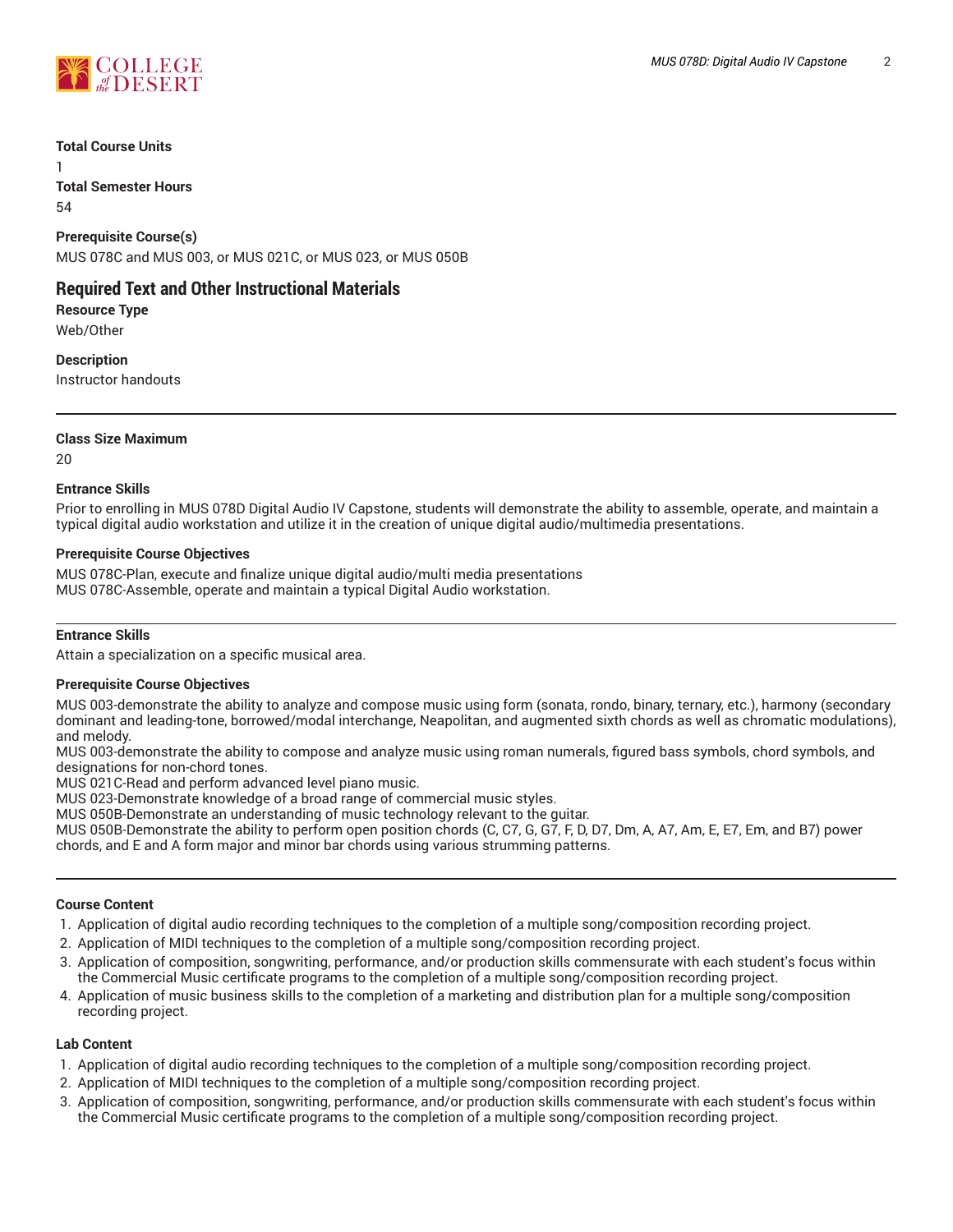

4. Application of music business skills to the completion of a marketing and distribution plan for a multiple song/composition recording project.

### **Course Objectives**

|             | <b>Objectives</b>                                                                                                                                                                                                           |
|-------------|-----------------------------------------------------------------------------------------------------------------------------------------------------------------------------------------------------------------------------|
| Objective 1 | Apply digital audio recording, microphone, MIDI, mixing, and mastering techniques to the completion of a multiple<br>song/composition recording project.                                                                    |
| Objective 2 | Apply composition, songwriting, performance, and/or production skills commensurate with their focus within the<br>Commercial Music certificate programs to the completion of a multiple song/composition recording project. |
| Objective 3 | Create a music business plan with the focus on the marketing and distribution of their multiple song/composition<br>recording project.                                                                                      |

#### **Student Learning Outcomes**

|           | Upon satisfactory completion of this course, students will be able to:                                                             |
|-----------|------------------------------------------------------------------------------------------------------------------------------------|
| Outcome 1 | Students will apply knowledge and skills obtained throughout the commercial music program to create a product for<br>the industry. |

#### **Methods of Instruction**

| <b>Method</b>   | Please provide a description or examples of how each instructional<br>method will be used in this course.                                                                  |
|-----------------|----------------------------------------------------------------------------------------------------------------------------------------------------------------------------|
| Laboratory      | Students will work individually and collaboratively on the planning and<br>completion of a multiple song/composition recording project.                                    |
| Other (Specify) | Students will work individually and collaboratively on the completion of<br>a plan for the marketing and distribution of a multiple song/composition<br>recording project. |

#### **Methods of Evaluation**

| <b>Method</b>                          | Please provide a description or examples of how<br>each evaluation method will be used in this course.                                                                                  | <b>Type of Assignment</b> |
|----------------------------------------|-----------------------------------------------------------------------------------------------------------------------------------------------------------------------------------------|---------------------------|
| Product/project development evaluation | Students will complete a final recording project.<br>Student work will be evaluated on the final product<br>as well as progress at several points in the<br>development of the project. | In Class Only             |
| Other                                  | Students will complete plan for marketing and<br>distribution of their recording.                                                                                                       | In Class Only             |

#### **Assignments**

**Grade Methods**

Letter Grade Only

# **MIS Course Data**

**CIP Code** 50.0913 - Music Technology.

**TOP Code** 100500 - Commercial Music

**SAM Code** B - Advanced Occupational

**Basic Skills Status** Not Basic Skills

**Prior College Level** Not applicable